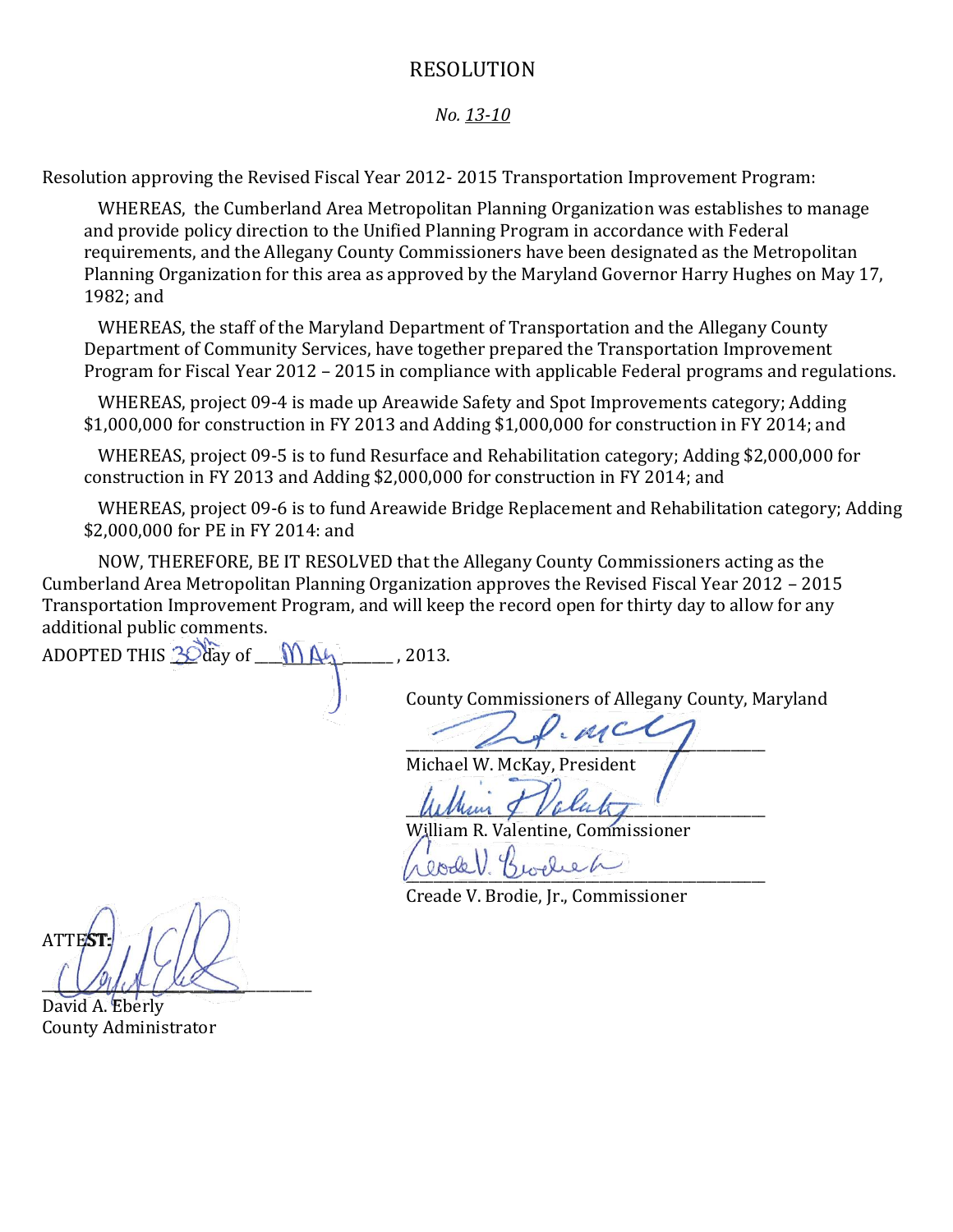## **CUMBERLAND URBANIZED AREA FY 2012-2014 TRANSPORTATION IMPROVEMENT PROGRAM**

| Project Code                  | 09-4            | $STIP\#$<br>SPP Category 2                                                                                                                                                                           |         |                              |                                                                                                                                                                                                                                                                                                                                                                                                                                      |  |  |
|-------------------------------|-----------------|------------------------------------------------------------------------------------------------------------------------------------------------------------------------------------------------------|---------|------------------------------|--------------------------------------------------------------------------------------------------------------------------------------------------------------------------------------------------------------------------------------------------------------------------------------------------------------------------------------------------------------------------------------------------------------------------------------|--|--|
|                               |                 | Project Name Safety and Spot Improvements Limits Areawide                                                                                                                                            |         |                              |                                                                                                                                                                                                                                                                                                                                                                                                                                      |  |  |
|                               |                 | acceleration and deceleration lanes, turn lanes, rail crossings, intersection<br>slope repairs, drainage improvements, and joint sealing may be included<br>incidental to other safety improvements. |         |                              | Improvement Description This is an ongoing program to provide localized improvements to address safety<br>and/or operational issues on State highways. These are highway improvements<br>which may be include, but are not limited to, projects dealing with bypass lanes,<br>realignment, geometric improvements, safety improvement, pavement makers,<br>ADA improvements, guardrails, and roundabouts. Other improvements such as |  |  |
| Responsible Agency SHA/MDOT   |                 |                                                                                                                                                                                                      |         |                              |                                                                                                                                                                                                                                                                                                                                                                                                                                      |  |  |
|                               |                 |                                                                                                                                                                                                      |         |                              |                                                                                                                                                                                                                                                                                                                                                                                                                                      |  |  |
| <b>Current Lanes</b>          |                 | Current Road Type                                                                                                                                                                                    |         | <b>Proposed Lanes</b>        |                                                                                                                                                                                                                                                                                                                                                                                                                                      |  |  |
| <b>Miles</b>                  |                 | <i>Highway System</i> Primary/<br>Secondary                                                                                                                                                          | Funding | INT/NHS/STP Ratio<br>/ Other | 80/20                                                                                                                                                                                                                                                                                                                                                                                                                                |  |  |
| <b>Related Projects</b>       |                 |                                                                                                                                                                                                      |         |                              |                                                                                                                                                                                                                                                                                                                                                                                                                                      |  |  |
| <b>Comments</b>               |                 |                                                                                                                                                                                                      |         |                              |                                                                                                                                                                                                                                                                                                                                                                                                                                      |  |  |
|                               | <b>BIENNIAL</b> | <b>ELEMENT</b>                                                                                                                                                                                       |         | <b>POST</b>                  | FY 2012-<br>2014                                                                                                                                                                                                                                                                                                                                                                                                                     |  |  |
| Phase                         | FY 2012         | FY 2013                                                                                                                                                                                              | FY 2014 | FY 2014                      | <b>TOTAL</b>                                                                                                                                                                                                                                                                                                                                                                                                                         |  |  |
| PP                            |                 |                                                                                                                                                                                                      |         |                              |                                                                                                                                                                                                                                                                                                                                                                                                                                      |  |  |
| PE (State)                    | 0.10            | 0.10                                                                                                                                                                                                 | 0.10    |                              | 0.30                                                                                                                                                                                                                                                                                                                                                                                                                                 |  |  |
| PE (Fed)                      | 0.40            | 0.40                                                                                                                                                                                                 | 0.40    |                              | 1.20                                                                                                                                                                                                                                                                                                                                                                                                                                 |  |  |
| <b>ROW</b><br>CONSTR. (State) | 1.90            | 1.10                                                                                                                                                                                                 | 1.10    |                              | 4.10                                                                                                                                                                                                                                                                                                                                                                                                                                 |  |  |
| CONSTR. (Fed)                 | 7.60            | 4.40                                                                                                                                                                                                 | 4.40    |                              | 16.40                                                                                                                                                                                                                                                                                                                                                                                                                                |  |  |
| Total (State)                 | 2.00            | 1.20                                                                                                                                                                                                 | 1.20    |                              | 4.40                                                                                                                                                                                                                                                                                                                                                                                                                                 |  |  |
| Total (Fed)                   | 8.00            | 4.80                                                                                                                                                                                                 | 4.80    |                              | 17.60                                                                                                                                                                                                                                                                                                                                                                                                                                |  |  |
| <b>TOTAL</b>                  | 10.00           | 6.00                                                                                                                                                                                                 | 6.00    |                              | 22.00                                                                                                                                                                                                                                                                                                                                                                                                                                |  |  |

(Project Cost in 1,000,000's)

MPO Approval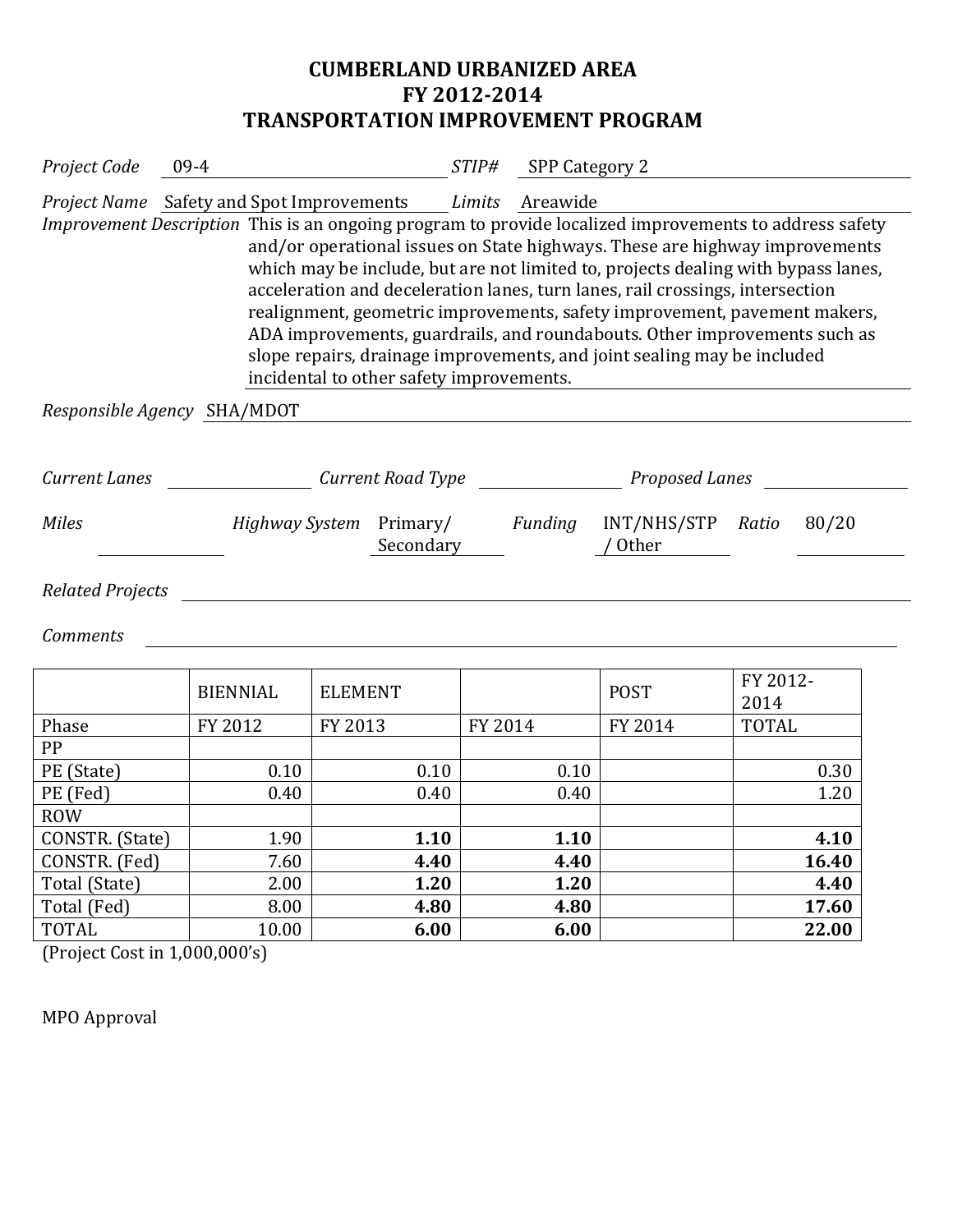# **CUMBERLAND URBANIZED AREA FY 2012-2014 TRANSPORTATION IMPROVEMENT PROGRAM**

| Project Code                                                                                                                                                                                                                                                                                                                                                                                                         | $09 - 5$                                                       | <i>STIP#</i> |          | SPP Categories 3            |       |       |  |
|----------------------------------------------------------------------------------------------------------------------------------------------------------------------------------------------------------------------------------------------------------------------------------------------------------------------------------------------------------------------------------------------------------------------|----------------------------------------------------------------|--------------|----------|-----------------------------|-------|-------|--|
|                                                                                                                                                                                                                                                                                                                                                                                                                      | <i>Project Name</i> Resurface and Rehabilitation <i>Limits</i> |              | Areawide |                             |       |       |  |
| Improvement Description Provide periodic resurfacing upgrade of auxiliary features on State highways.<br>These are non-capacity improvements which may include, but are not limited to<br>milling, patching, sealing, and resurfacing of existing deteriorated state roadways.<br>Other improvements, such as ADA or guardrail, may be including incidental to<br>other resurfacing and rehabilitation improvements. |                                                                |              |          |                             |       |       |  |
|                                                                                                                                                                                                                                                                                                                                                                                                                      | Responsible Agency SHA/MDOT                                    |              |          |                             |       |       |  |
| Current Lanes                                                                                                                                                                                                                                                                                                                                                                                                        | Current Road Type                                              |              |          | Proposed Lanes              |       |       |  |
| <b>Miles</b>                                                                                                                                                                                                                                                                                                                                                                                                         | Highway System Primary/<br>Secondary                           |              | Funding  | INT/NHS/STP<br><b>Other</b> | Ratio | 80/20 |  |
| <b>Related Projects</b>                                                                                                                                                                                                                                                                                                                                                                                              |                                                                |              |          |                             |       |       |  |
| <b>Comments</b>                                                                                                                                                                                                                                                                                                                                                                                                      |                                                                |              |          |                             |       |       |  |

|                 | <b>BIENNIAL</b> | <b>ELEMENT</b> |         | <b>POST</b> | FY 2012-<br>2014 |
|-----------------|-----------------|----------------|---------|-------------|------------------|
| Phase           | FY 2012         | FY 2013        | FY 2014 | FY 2014     | <b>TOTAL</b>     |
| PP              |                 |                |         |             |                  |
| PE (State)      | 0.10            | 0.10           | 0.10    |             | 0.30             |
| PE (Fed)        | 0.40            | 0.40           | 0.40    |             | 1.20             |
| <b>ROW</b>      |                 |                |         |             |                  |
| CONSTR. (State) | 1.50            | 1.30           | 0.70    |             | 3.50             |
| CONSTR. (Fed)   | 6.00            | 5.20           | 2.80    |             | 14.00            |
| Total (State)   | 1.60            | 1.40           | 0.80    |             | 3.80             |
| Total (Fed)     | 6.40            | 5.60           | 3.20    |             | 15.20            |
| <b>TOTAL</b>    | 8.00            | 7.00           | 4.00    |             | 19.00            |

(Project Cost in 1,000,000's)

MPO Approval